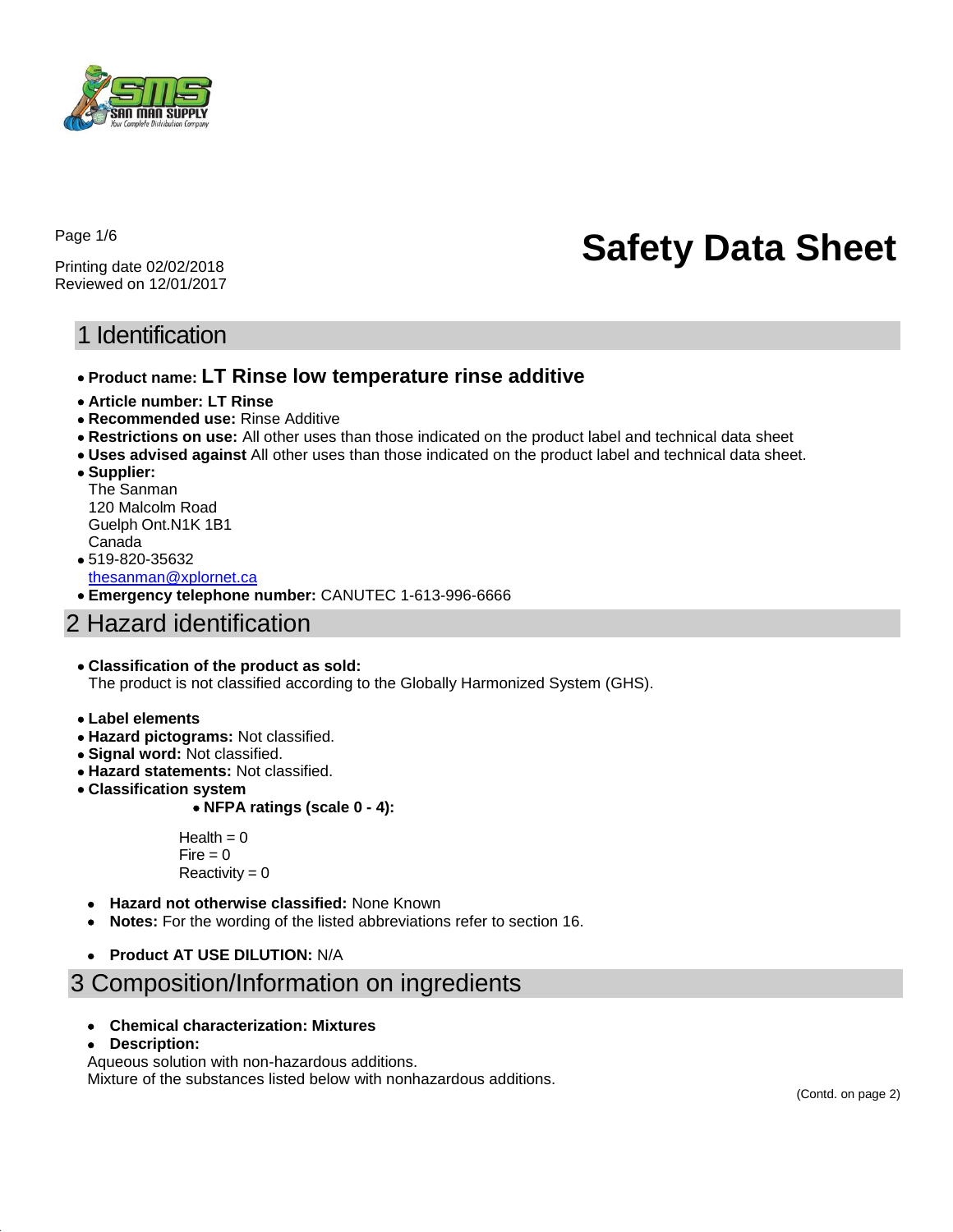Page 2/6

Printing date 02/02/2018 Reviewed on 12/01/2017

# **Safety Data Sheet**

### **Product name: LT Rinse low temperature rinse additive**

(Contd. of page 1)

## 4 First aid measures

- **Description of first aid measures**
- **After inhalation:** Rarely cause discomfort; supply fresh air and consult physician in case of complaints.
- **After skin contact:** Wash with water and soap and rinse thoroughly.

 **After eye contact:** Rinse opened eye for several minutes under running water. If symptoms persist, consult a doctor.

- **After ingestion:** If symptoms persist consult a doctor.
- **Most important symptoms and effects, both acute and delayed:** No further relevant information available.

## 5 Firefighting measures

**Suitable extinguishing media:**

CO2, extinguishing powder or water spray. Fight larger fires with water spray. Use fire fighting measures that suit the environment.

- **Specific hazards arising from the product:** No further relevant information available.
- **Special protective equipment and precautions for fire-fighters:**

As in any fire, wear self-contained breathing apparatus pressure-demand, MSHA/NIOSH (approved or equivalent) and full protective gear.

**Additional information:** This product is not flammable.

## 6 Accidental release measures

- **Personal precautions, protective equipment and emergency procedures:** Not required.
- **Environmental precautions:** No special measures required.
- **Methods and material for containment and cleaning up:**
- Surround and absorb with liquid-binding material (sand, diatomite, acid binders, universal binders, sawdust).
- **Reference to other sections:**

See Section 7 for information on safe handling.

See Section 8 for information on personal protection equipment.

See Section 13 for disposal information.

# 7 Handling and storage

- **Precautions for safe handling:** No special precautions are necessary if used correctly.
- **Information about protection against explosions and fires:** No special measures required.
- **Requirements to be met by storerooms and receptacles:** No special requirements.
- **Information about storage in one common storage facility:** Not required.
- **Conditions for safe storage, including any incompatibilities:** None.
- **Specific end use(s):** No further relevant information available.

## 8 Exposure controls/ Personal protection

**Components with limit values that require monitoring at the workplace:**

The product does not contain any relevant quantities of materials with critical values that have to be monitored at the workplace.

(Contd. on page 3)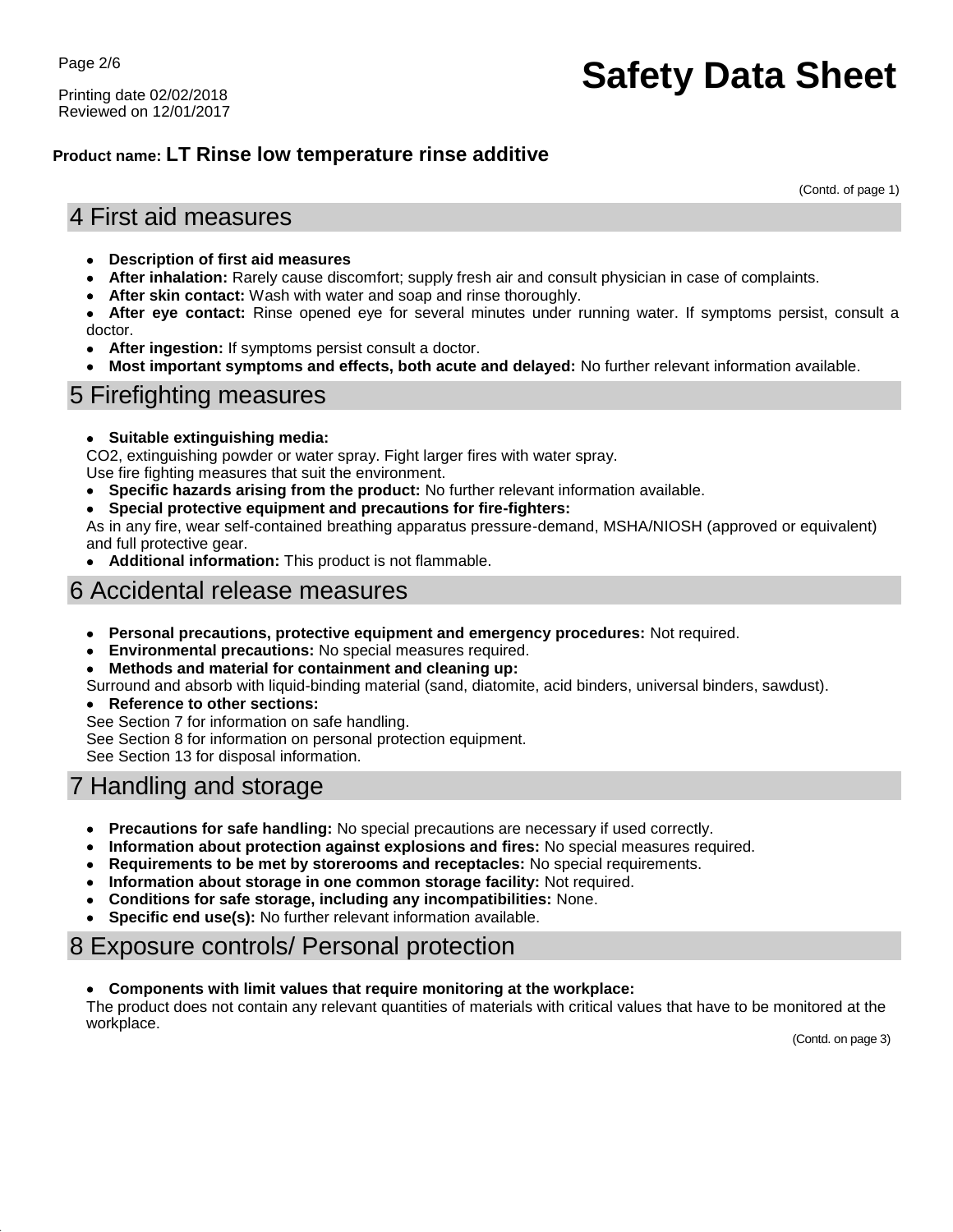Page 3/6

Printing date 02/02/2018 Reviewed on 12/01/2017

# **Safety Data Sheet**

### **Product name: LT Rinse low temperature rinse additive**

(Contd. of page 2)

- **Undiluted Product**
- **Personal protective equipment:**



Protective gloves (Suggested)



Safety glasses (Suggested)

#### **General protective and hygienic measures:**

The usual precautionary measures for handling chemicals should be followed. Wash hands before breaks and at the end of work.

- **Breathing equipment:** Not required.
- **Protection of hands: Protective gloves (suggested)**
- **Eye protection:**

No personal protective equipment required under normal use conditions.

Safety glasses (suggested)

Protective glasses are recommended when handling concentrated product.

Safety glasses are suggested when using this product in heavy use and institutional environments

#### **Body protection:**

Protective work clothing. The type of protective equipment must be selected according to the concentration and amount of the dangerous substance at the specific workplace. (recommended)

- **Product AT USE DILUTION:**
- **Eye protection:** Safety glasses suggested under normal use conditions.

## 9 Physical and chemical properties

- Form: Clear Liquid
- **Colour:** Blue
- **Odour:** Odourless
- **Odor threshold:** Not determined
- **pH-Value:** 6.0 8.0 (25 °C)
- **Melting point/Melting range:** Not determined
- **Boiling point/Boiling range:** N/D
- **Fusion temperature / range:** Not determined
- **Flash point:** Not determined
- **Flammability (solid, gaseous):**Not applicable
- **Ignition temperature:** Not determined.
- **Decomposition temperature:** Not determined
- **Auto igniting:** Product is not selfigniting.
- **Danger of explosion:** Product does not present an explosion hazard.
- **Explosion limits: Lower:** Not determined.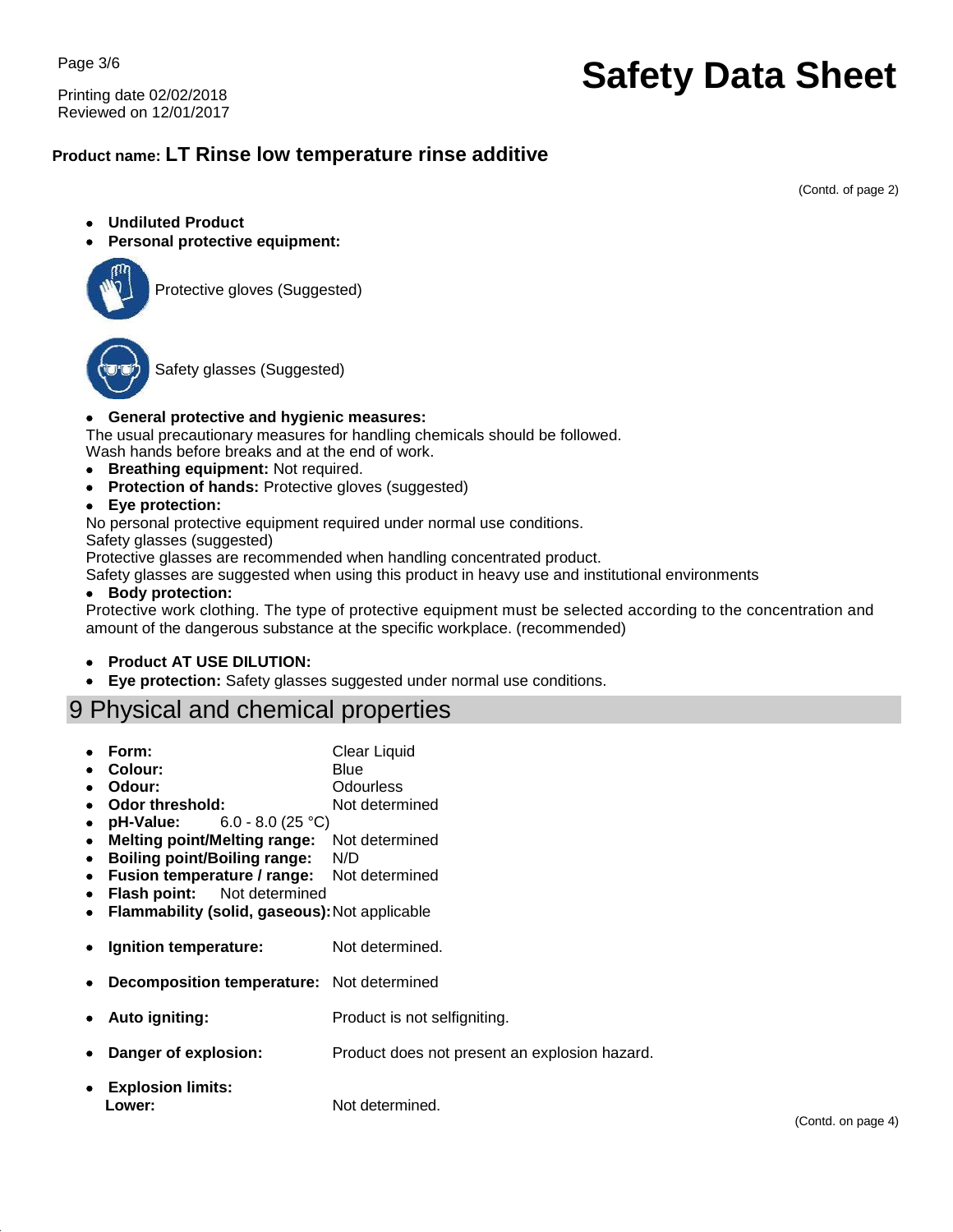Page 4/6

Printing date 02/02/2018 Reviewed on 12/01/2017

# **Safety Data Sheet**

### **Product name: LT Rinse low temperature rinse additive**

Upper: Not determined.

- **Vapour pressure:** N/D
- **Relative density:** 1.000 1.030 (25 °C)
- **Vapour density (air=1):** <1 (aqueous solution)
- Evaporation rate: Not determined
- **Solubility in / Miscibility with Water:** Not miscible or difficult to mix.

Not determined.

**Partition coefficient (n-octanol/water):** Not determined

## 10 Stability and reactivity

- **Reactivity:** Not determined.
- **Chemical stability:** The product is stable.
- **Thermal decomposition / conditions to be avoided:** No decomposition if used according to specifications.
- **Possibility of hazardous reactions:** No dangerous reactions known.
- **Conditions to avoid:** Avoid freezing and extreme heat conditions.
- **Incompatible materials:** No further relevant information available.
- **Hazardous decomposition products:**

In case of decomposition: carbon monoxide and carbon dioxide and traces of volatile halogenated compounds.

## 11 Toxicological information

- **Information on the likely routes of exposure**
- **Symptomes related to the physical, chemical and toxiological characteristics**
- **If on the skin:** May cause irritation by prolonged contact with skin.
- If on the eye: No irritating effect.
- **After ingestion:** May cause irritation of the gastrointestinal tract, nausea, vomiting and headache.
- **Sensitization:** No sensitizing effects known.
- **Delayed and immediate effects, and chronic effects from short-term and long-term exposure:**

Prolonged or frequent contact can cause eczema and inflammation of the skins as a results of degreasing.

**Carcinogenic categories:**

#### **IARC (International Agency for Research on Cancer)**

None of the ingredients is listed.

**NTP (National Toxicology Program)**

None of the ingredients is listed.

# 12 Ecological information

#### **Persistence and degradability:**

The surfactants and organic compounds contained in this product are readily biodegradable according to the OECD 301 guideline.

- **Bioaccumulative potential:** Does not accumulate in organisms.
- **Mobility in soil:** Not determined
- **Ecotoxicity:** No relevant information available.
- **Other adverse effects** No further relevant information available.

(Contd. of page 3)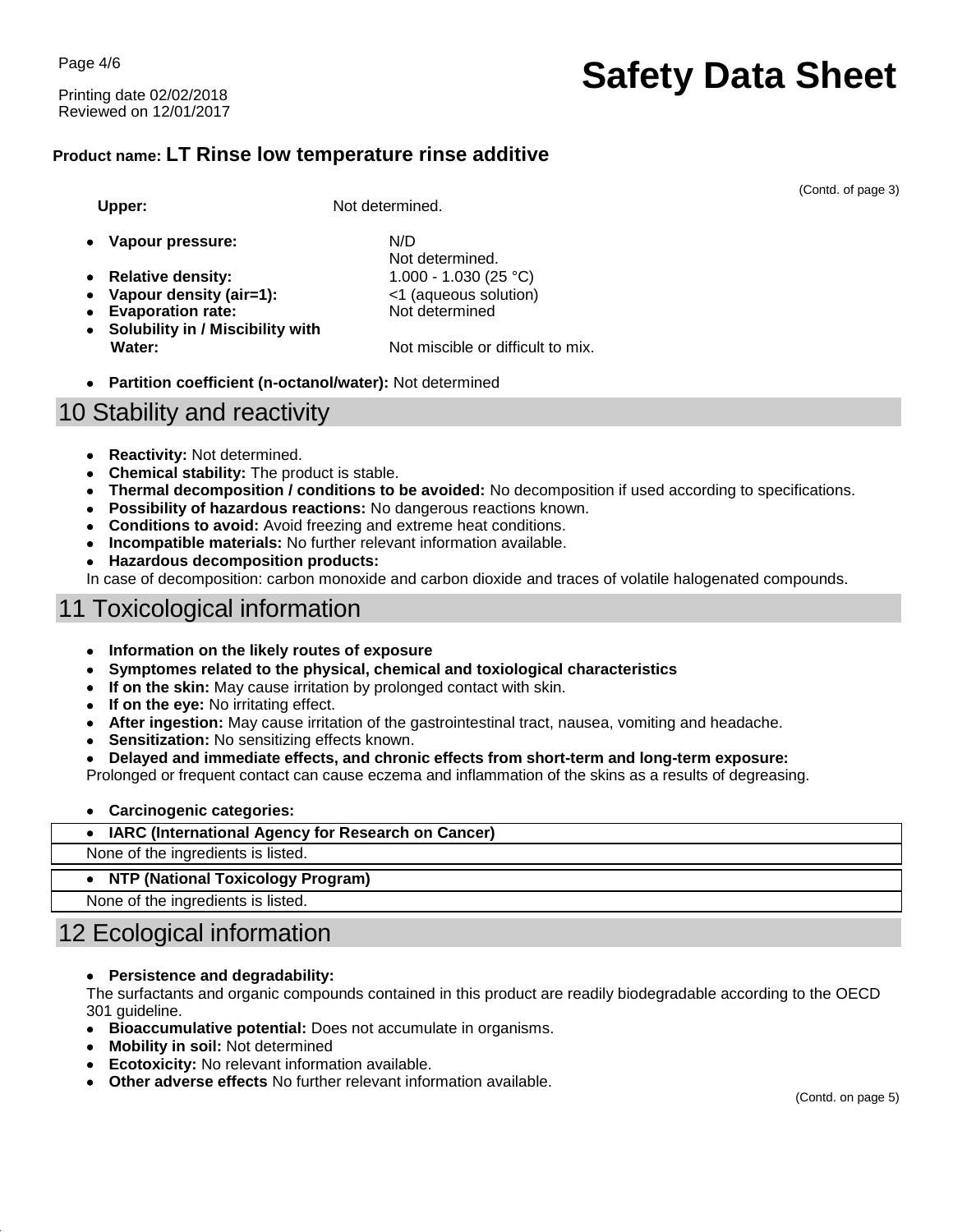Printing date 02/02/2018 Reviewed on 12/01/2017

# **Safety Data Sheet**

### **Product name: LT Rinse low temperature rinse additive**

(Contd. of page 4)

## 13 Disposal considerations

#### **Waste treatment methods recommendation:**

Smaller quantities can be disposed of with household waste.

Avoid dispersal of spilled material and runoff and contact with soil, waterways, drains and sewers.

Small amounts may be diluted with plenty of water and washed away. Dispose of bigger amounts in accordance with local authority requirements.

Dispose in accordance with all applicable federal, state, provincial and local laws and regulations. Contact your local, state, provincial or Federal environmental agency for specific rules.

#### **Uncleaned packagings recommendation:**

Do not re-use empty containers.

Dispose of packaging according to regulations on the disposal of packagings.

#### **Recommended cleansing agent:**

**Water** 

Refer to Section 7: HANDLING AND STORAGE and Section 8: EXPOSURE CONTROLS/PERSONAL PROTECTION for additional handling information and protection of employees.

## 14 Transport information

- **UN-Number**
	- **DOT, IMDG, IATA** Not regulated.
- **UN proper shipping name**
- **DOT, IMDG, IATA** Not regulated.
- **Transport hazard class(es)**
- **DOT, IMDG, IATA**
- **Class** Not regulated.
- **Packing group**
- **DOT, IMDG, IATA** Not regulated.
- **Special precautions for user** Not applicable.
- **UN "Model Regulation":** Not regulated.

## 15 Regulatory information

- **Safety, health and environmental regulations/legislation specific for the substance or mixture**
- **Canadian substance listings**

| • Canadian Domestic Substances List (DSL)          |  |
|----------------------------------------------------|--|
| All ingredients are listed.                        |  |
| • Canadian Ingredient Disclosure list (limit 0.1%) |  |
| None of the ingredients is listed.                 |  |
| • Canadian Ingredient Disclosure list (limit 1%)   |  |
| None of the ingredients is listed.                 |  |

## 16 Other information

This information is based on our present knowledge. However, this shall not constitute a guarantee for any specific product features and shall not establish a legally valid contractual relationship. Actual conditions of use and handling are beyond seller's control. User is responsible to evaluate all available information when using product for any particular use and to comply with all Federal, State, Provincial and Local laws and regulations.